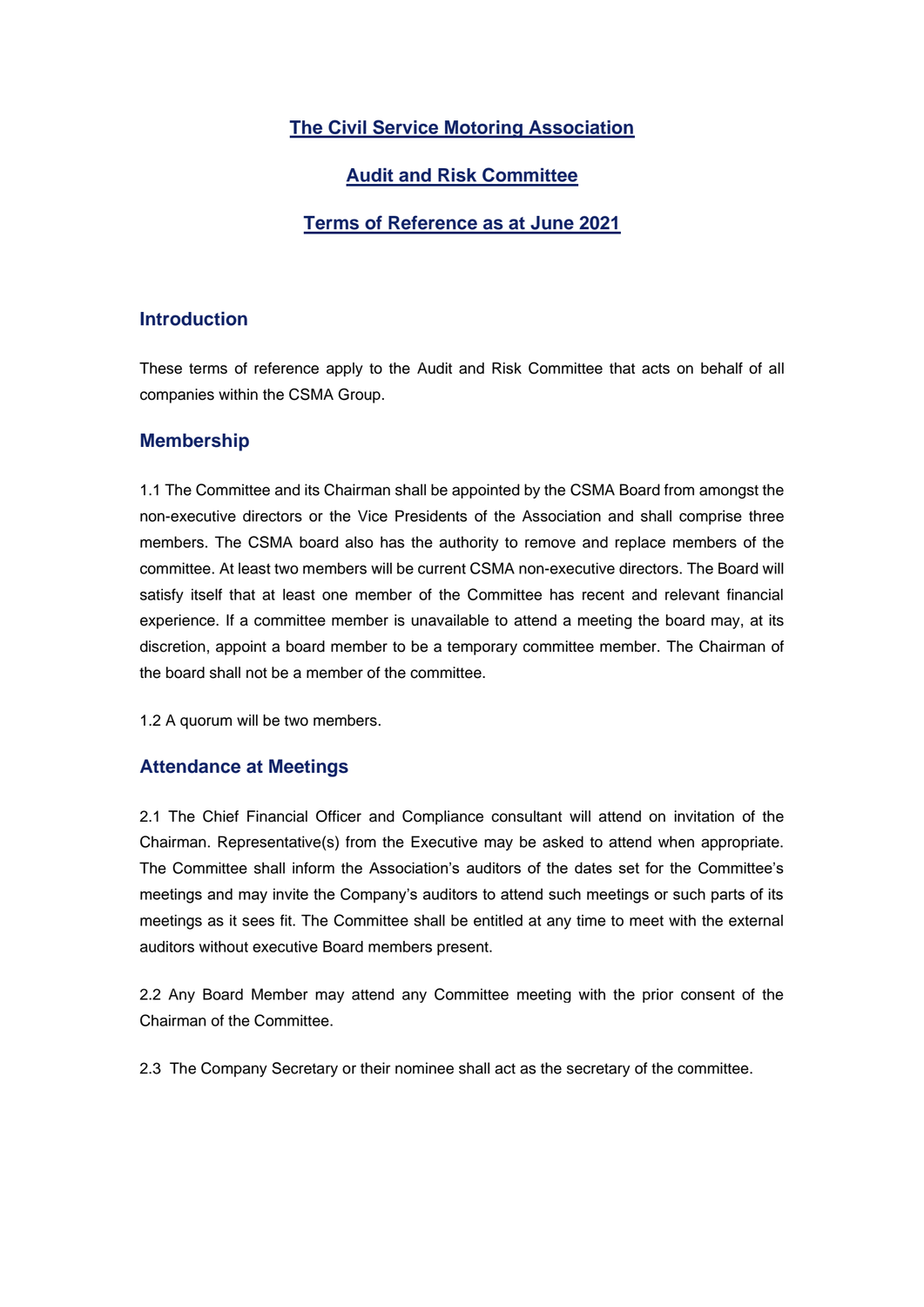## **Frequency of Meetings**

3.1 Meetings shall be held not less than twice a year. Meetings will be scheduled to coincide with key dates within the reporting and audit cycle covering financial and control matters. The Committee will meet on a more regular basis as required to consider any specific control matters. The external auditors may request a meeting if they consider that one is necessary.

3.2 Papers will be prepared and sent to all Committee members and will be issued no later than one week prior to the meeting to allow the members of the Committee sufficient time to read and consider their content. Copies of the papers will also be issued to those members of management expected to attend the meeting.

## **Authority**

4.1 The Committee is authorised by the Board to investigate any activity within its terms of reference and to seek any information it requires from any employee. All employees are directed to co-operate with any request made by the Committee.

4.2 The Committee shall have access to all board minutes, accounting, compliance and internal control records of the Group and any internal or external reports relating thereto. It is also free to request any further information it requires to enable it to discharge its obligations and duties.

4.3 The Committee is authorised by the Board to obtain outside legal or other independent professional advice and to secure the attendance of outsiders with relevant experience and expertise if it considers this necessary.

4.4 The Committee is authorised by the Board to obtain appropriate training, at the Company's expense, on an ongoing basis. Such training may comprise attendance at formal courses and conferences, internal Company talks and briefing by external auditors.

## **Skills, experience and training**

5.1 The Board recognises that the need for a degree of financial literacy among the Committee members is necessary and that experience of corporate financial matters is desirable.

5.2 Training is provided, as required, to members of the Committee on an ongoing and timely basis, in order to allow the Committee to perform its duties.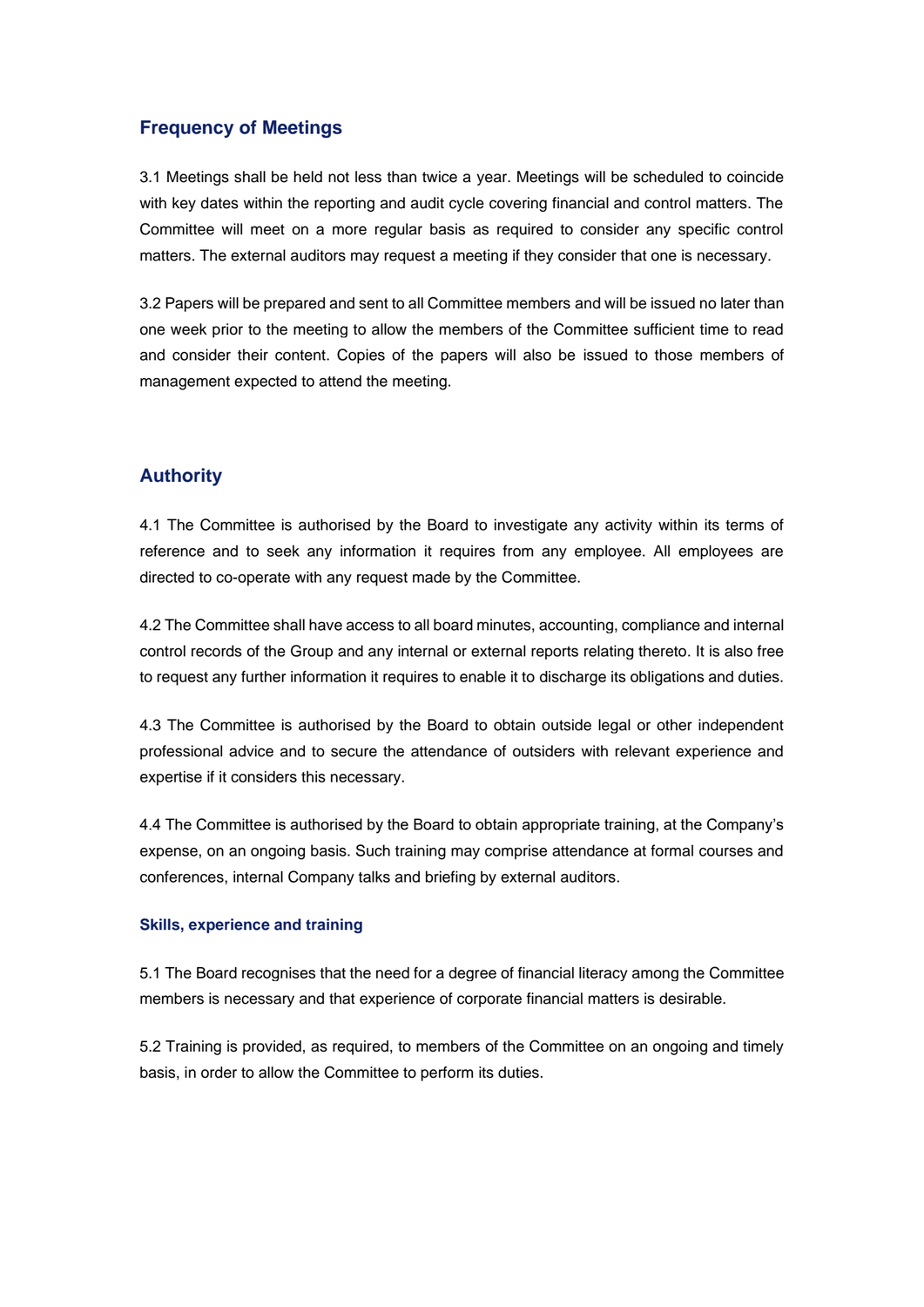# **Terms of Reference (Duties)**

### **Regulatory and Business Risk Management**

6.1 To review the strategic, regulatory and operational risk management processes within the group ensuring the processes are relevant, proportional and fit for purpose.

6.2 To review with management any regulatory report or letter addressing the compliance environment or monitoring activities and management's responses.

6.3 To review management's reports on the effectiveness of systems for internal financial control, financial reporting and risk management.

### **Financial Reporting**

6.4 To review the accounting principles, policies and practices adopted in the preparation of the annual accounts, including any off balance sheet activities, of the Association.

6.5 To satisfy itself that the annual financial statements meet all the relevant statutory requirements and Financial Reporting Standards.

### **The financial control and compliance process**

6.6 To consider with the auditors and management the adequacy of the Association's accounting, financial and operating controls and the overall control environment. To be advised on any departure from the standards of business practice and ethics that the Board has set.

6.7 To review the Compliance function's remit, ensure that the Compliance function is adequately resourced and has appropriate standing within the group, and monitor and review its effectiveness.

6.8 To approve the appointment, changes to the role or termination of the Compliance **Consultant** 

6.9 To consider the major findings of internal investigations and management's response.

## **The external audit process**

6.10 To consider and make recommendations to the Board in relation to the appointment, reappointment and removal of the external auditor, the terms of engagement, the audit fee, and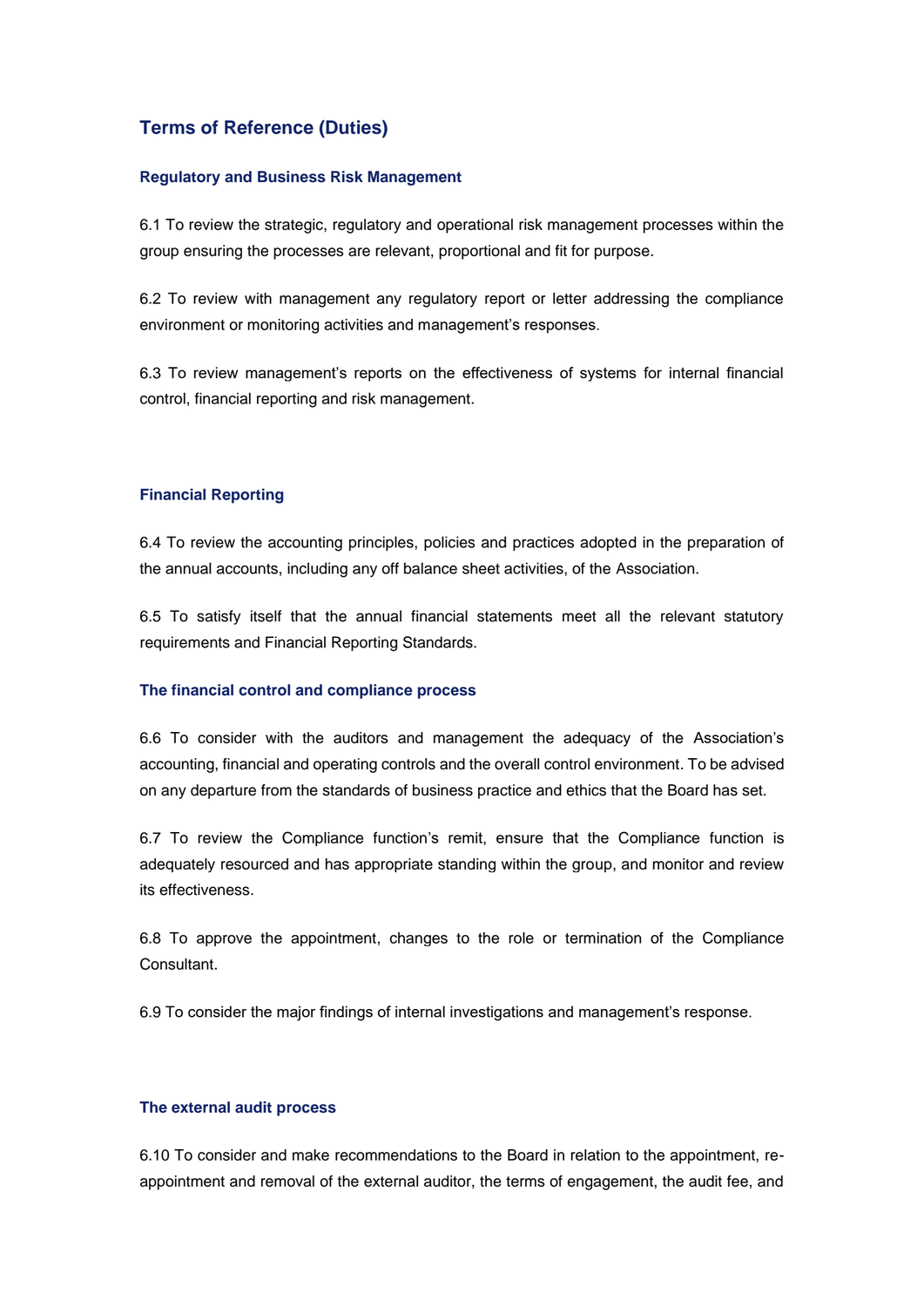any questions of resignation and dismissal following appointment by the members in a general meeting. If the Board does not accept the Committee's recommendation, it will, in the annual report and in any paper recommending appointment, re-appointment or removal, include a statement from the Committee explaining the recommendation, together with reasons why the Board has taken a different position.

#### **Independence, including the provision of non-audit services**

6.11 Approval of the appointment of consultants to undertake budgeted or unbudgeted work in line with the requirement to ensure the auditors independence is not compromised.

6.12 Where the auditors supply non-audit services, the Committee shall keep the nature and extent of such services under review, seeking to ensure independence and balance the maintenance of objectivity and value for money. The annual report will explain how such objectivity and independence is safeguarded.

## **Audit/ monitoring results**

6.13 To ensure that there are no unsettled issues of significance between management and the auditors which could affect the accuracy and fairness of the statements and to report to the Board thereon prior to any public announcement relating thereto.

6.14 To discuss problems and reservations arising from the annual audits or compliance and internal control reviews and any matters the auditors may wish to discuss (in the absence of management where necessary).

6.15 To consider with management the principal points raised by the auditors in their management letter and the management response thereto and to consider management's comments on working relationships with the auditors.

6.16 To make recommendations to the Board on any actions necessary to address any issue identified from the monitoring and review activities performed as a cause for concern or areas where there is scope for improvement.

### **General**

6.16 To review annually the terms of reference of the Committee and its own effectiveness as a Committee in conjunction with the Board and, where appropriate, recommend or make changes.

6.17 To consider other topics, as defined.